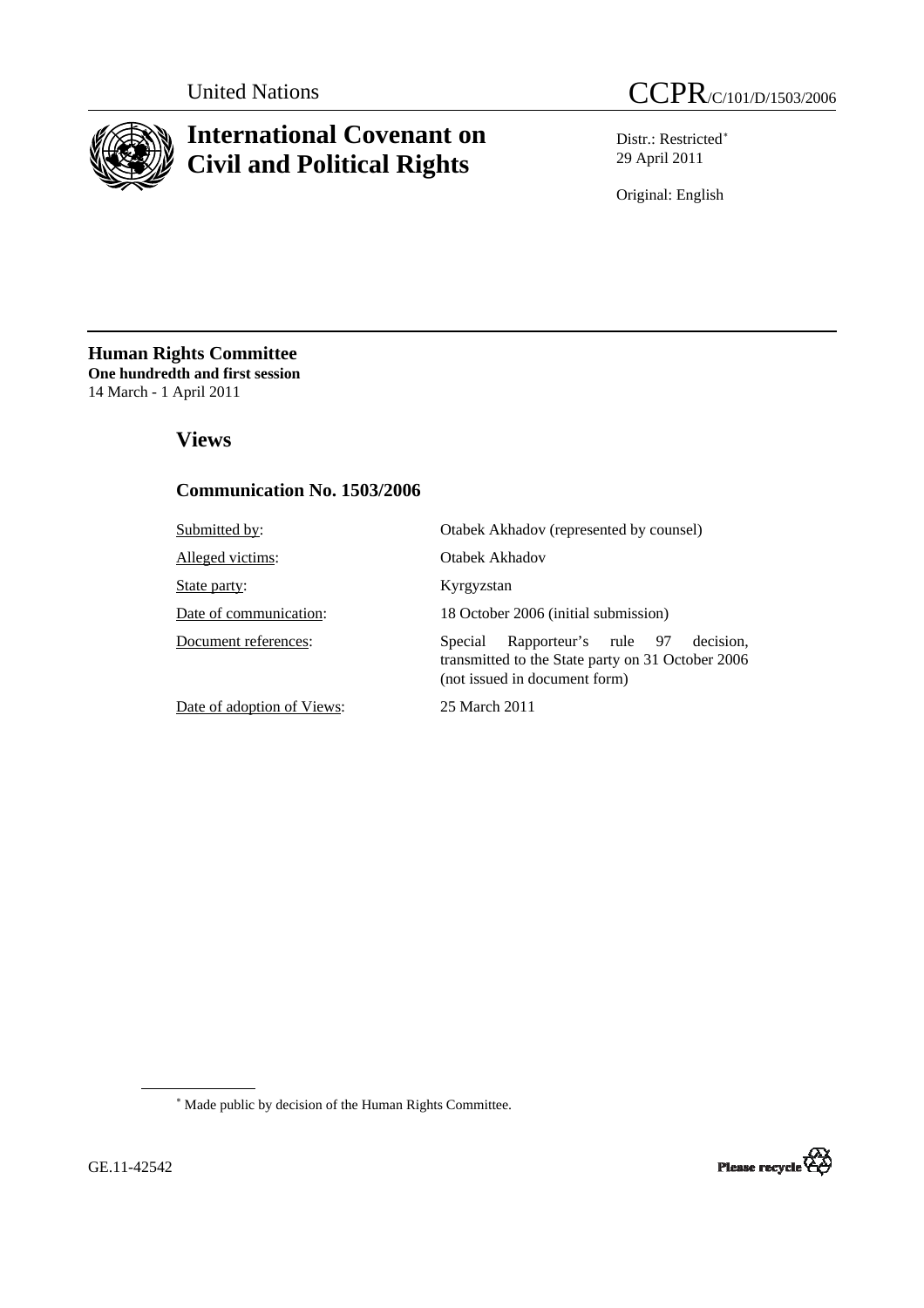| Subject matter:                    | Right to life torture cruel, inhuman and<br>degrading treatment/ arbitrary detention/ fair<br>trial/ effective remedy/ if provision is made for a<br>lighter penalty, the offender shall benefit hereby |  |
|------------------------------------|---------------------------------------------------------------------------------------------------------------------------------------------------------------------------------------------------------|--|
| Substantive issues:                | Degree of substantiation of claims                                                                                                                                                                      |  |
| Procedural issues:                 | None                                                                                                                                                                                                    |  |
| Articles of the Covenant:          | article 6, article7, article 9, article $10(1)$ , article<br>14 (1), article 14 (3) (b) in conjunction with<br>article 2 (3), article 14 (3) (g), and article 15 (1)                                    |  |
| Articles of the Optional Protocol: | 2                                                                                                                                                                                                       |  |

 On 25 March 2011, the Human Rights Committee adopted the annexed text as the Committee's Views, under article 5, paragraph 4, of the Optional Protocol in respect of communication No. 1503/2006.

[Annex]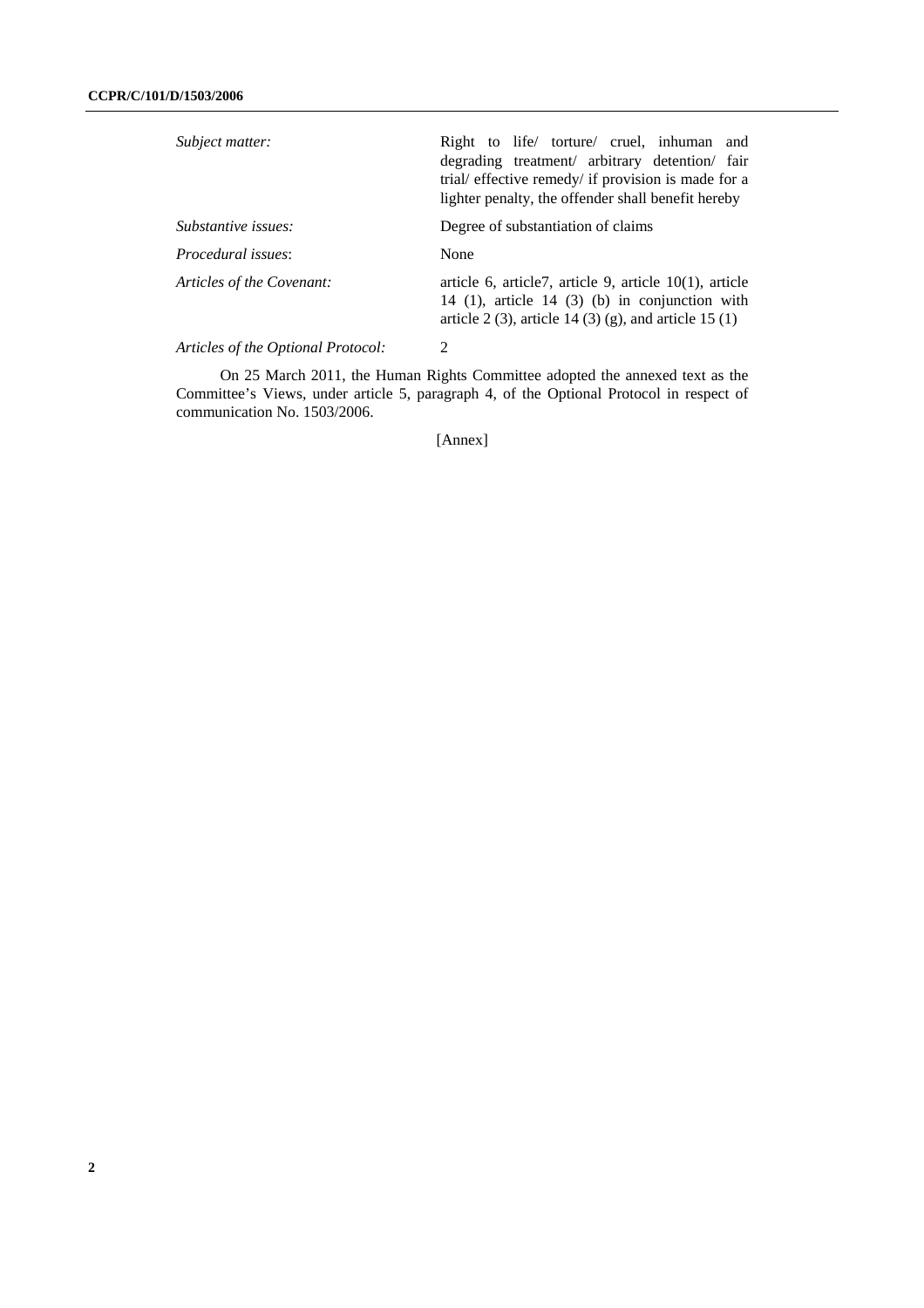### **Annex**

### **Views of the Human Rights Committee under article 5, paragraph 4, of the Optional Protocol to the International Covenant on Civil and Political Rights (one hundredth and first session)**

Concerning

#### **Communication No. 1503/2006[\\*\\*](#page-2-0)**

| Submitted by:          | Otabek Akhadov (represented by counsel) |
|------------------------|-----------------------------------------|
| Alleged victim:        | Otabek Akhadov                          |
| State party:           | Kyrgyzstan                              |
| Date of communication: | 18 October 2006 (initial submission)    |

 The Human Rights Committee, established under article 28 of the International Covenant on Civil and Political Rights,

Meeting on 25 March 2011,

 Having concluded its consideration of communication No. 1503/2006, submitted to the Human Rights Committee on behalf of Mr. Otabek Akhadov under the Optional Protocol to the International Covenant on Civil and Political Rights,

 Having taken into account all written information made available to it by the authors of the communication, and the State party,

Adopts the following:

#### **Views under article 5, paragraph 4, of the Optional Protocol**

1. The author of the communication is Mr. Otabek Akhadov, a national of Uzbekistan, born in 1979. He claims to be a victim of violations by Kyrgyzstan of his rights under article 6, article 7, article 9, article 10, paragraph 1, article 14, paragraph 1, article 2, paragraph 3 together with article 14, paragraph 3 (b), article 14, paragraph 3 (g), and article 15, paragraph 1 of the International Covenant on Civil and Political Rights. The Optional Protocol entered into force for the State party on 7 January 1995. The author is represented by counsel.

<span id="page-2-0"></span><sup>\*\*</sup> The following members of the Committee participated in the examination of the present communication: Mr. Lazhari Bouzid, Ms. Christine Chanet, Mr. Ahmad Amin Fathalla, Mr. Cornelis Flinterman, Mr. Yuji Iwasawa, Ms. Helen Keller, Ms. Zonke Zanele Majodina, Ms. Iulia Antoanela Motoc, Mr. Gerald L. Neuman, Mr. Michael O'Flaherty, Mr. Rafael Rivas Posada, Sir Nigel Rodley, Mr. Fabian Omar Salvioli, Mr. Krister Thelin and Ms. Margo Waterval.

The text of an individual opinion signed by Committee member Mr. Rafael Rivas Posada is appended to the present Views.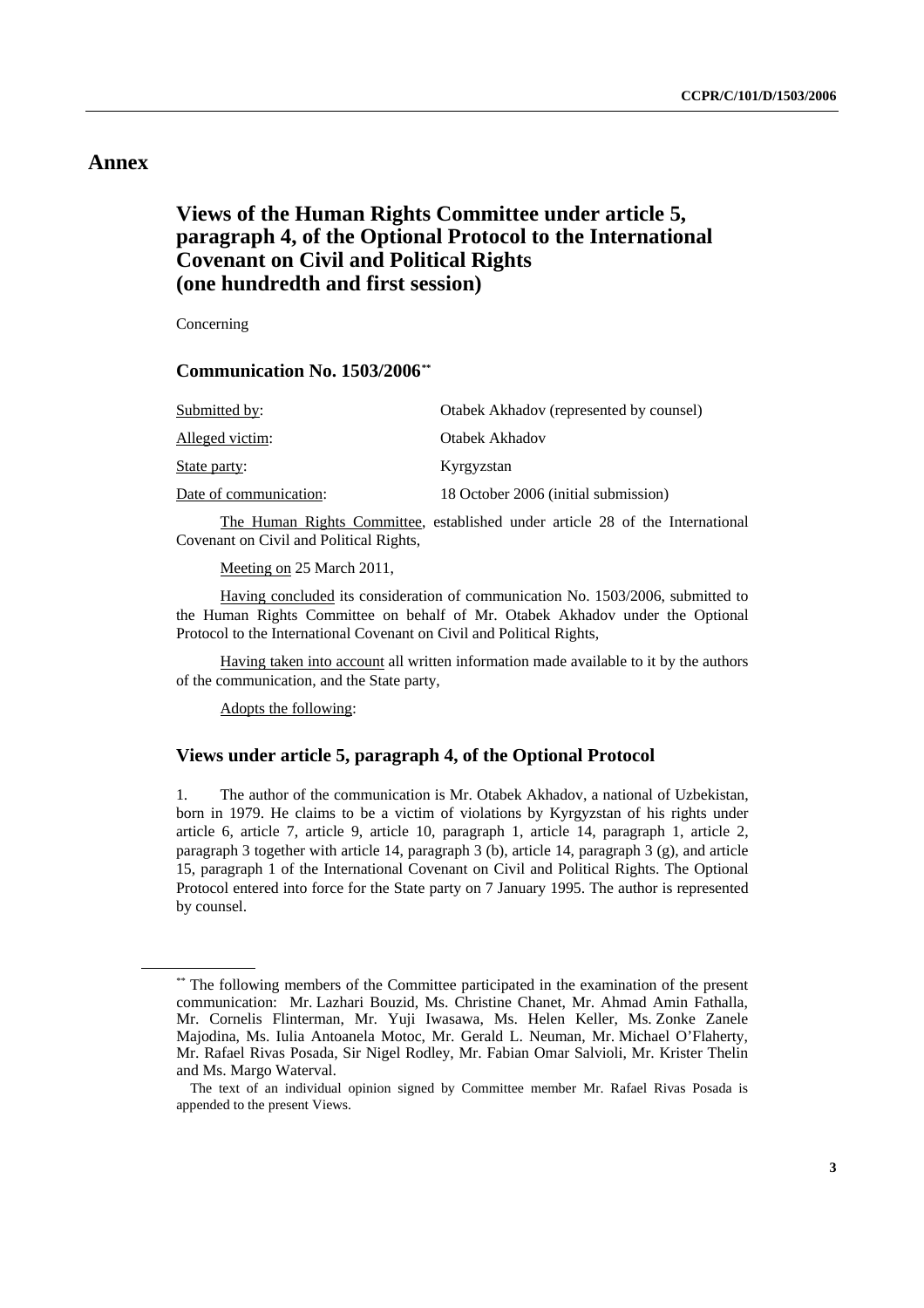#### **The facts as presented by the author**

2.1 On 28 March 2000, Mr. Nigmat Bazakov, president of the Uigur society "Ittipak", was shot and killed in the street near his home on Musa Dzhalil Street in Bishkek. On 29 March 2000, the investigative bodies initiated a criminal case relating to his murder. On 25 May 2000, an act of terrorism occurred in Bishkek, which resulted in the death of the Chinese citizen Mr. Abdukadir Gulam and injuries to several members of a Chinese delegation as well as to some Kyrgyz citizens. The author was arrested on 6 July 2000, on suspicion of having committed the above crimes.

2.2 The arrest of the author was not formally recorded until 7 July 2000. In the period between his apprehension and 21 July 2000, the author was kept in the Investigation Detention Center (SIZO) of the Department of Internal Affairs of the city of Bishkek. During that period the author was subjected to torture and cruel treatment by the criminal investigation officers. He was tortured at different times of the day, sometimes between 9 and 12 in the morning, other times in the afternoons or between 17 and 23 hours in the evenings. The author's hand were tied and police officers beat him with fists and kicked him in the sensitive parts of his body (such as his head, his back, and in the areas of his kidneys, lungs and liver); they also beat him on the soles of his feet and on the head with weights, pressed his chest against the table, hit the back of his head with objects filled with water, and burned his arms with cigarettes. He bled often and still has scars from the beatings. The author was also forced to take psychotropic substances. The author also provides the names of two high-ranked officials, who, according to him were aware of the fact that he has been tortured.

2.3 On 7 July 2000, after the papers regarding the author's arrest were formalized, the investigators assigned him a lawyer whom he did not choose. The latter did not take any steps to protect him. On 9 July 2000, unable to support the beatings and threatened with further ill-treatment, the author signed a confession admitting the commission of the crimes he was accused of by the investigators. On 10 July 2000, acquaintances of the author commissioned another lawyer, Ms Golisheva, to represent the author. On the same date the lawyer filed a complaint regarding the ill-treatment of the author and requested a medical examination of the author in order to establish that he had been tortured. The Senior Investigator based on that lawyer's request, issued an order for a medical examination to be conducted, but the examination did not take place until 10 August 2000. The medical expert provided an expertise, concluding that the traces on the author's body were consistent with the type of injuries he described and the timing of those injuries. The lawyer did not make any further complaints and did not submit any motions, because, according to the author, she was afraid of reprisals.

2.4 The author submits that he was not informed of his right to appeal against his detention and that he did not have the opportunity to do so, since he was never brought before of a court.

2.5 On 22 January 2001, the Senior Investigator of the Head Investigative Department of the Ministry of Internal Affairs formally charged the author with several criminal offences, including the murders of Mr. Bazakov and Mr. Gulam. On 1 March 2001, the charges were approved by the Deputy General Prosecutor. In February 2001, without specifying a date, the investigators issued an act declaring that the investigation was completed and transmitting the case to court. In April 2001, the case file was returned to the Prosecutor's office with instructions to fill gaps in the investigation. The case was eventually resent to the Sverdlovsk District court, which, on 31 December 2001, convicted the author of having committed several crimes, imposing the following punishment: for crimes under article 97, part 2, paragraphs 1, 4, 5, 8, 9, 16 and 17 of the Criminal Code, convicted and sentenced the author to death for the murders of Mr. Bazakov and Mr. Gulam; for crimes under article 294 of the Criminal Code, convicted and sentenced the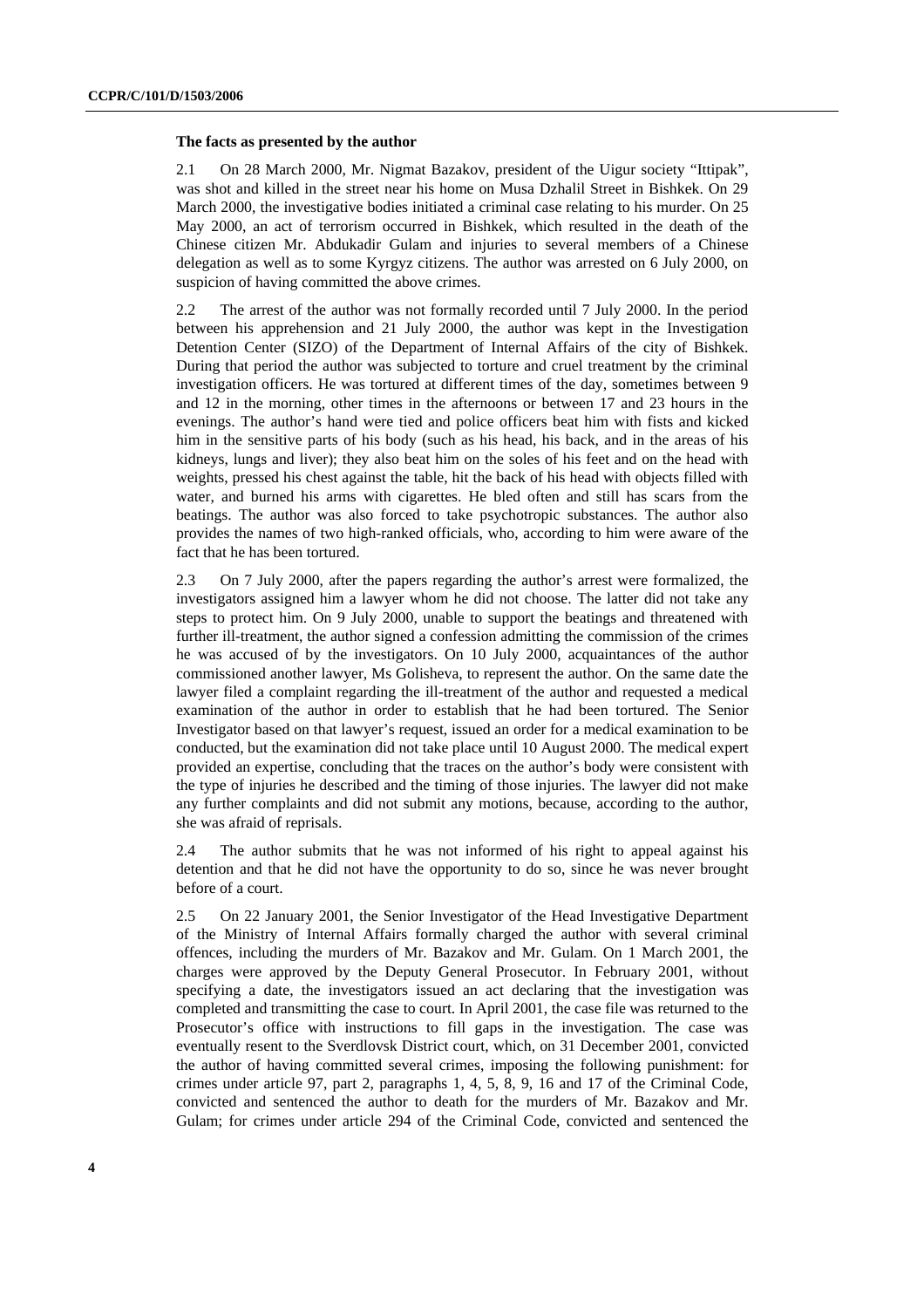author to death for attempted murder of a state or public official; for crimes under article 350 of the Criminal Code, convicted and sentenced the author to two years of imprisonment for the forgery and use of forged documents; convicted and sentenced the author to 10 years of imprisonment for participating in a joint criminal enterprise; convicted and sentenced the author to 15 years of imprisonment for kidnapping a Chinese citizen; convicted and sentenced the author to 20 years of imprisonment for terrorism; and convicted and sentenced the author to 7 years of imprisonment for illegal possession of weapons. As joint punishment for all the crimes the Court imposed the death penalty on the author.

2.6 Throughout the court proceedings the author denied his guilt. In his written testimony, submitted to the Bishkek City court on 22 July 2002, he complained that the confession he made during the investigation was extracted under torture and proclaimed his innocence. On an unspecified date in July 2002, the author also complained to the President of the Republic that he had been subjected to torture. Neither complaint was investigated.

2.7 The author appealed the verdict before the Bishkek City court, which on 30 July 2002 rejected the appeal. A subsequent appeal in the order of supervision to the Supreme Court was also rejected on 22 June 2006. According to the domestic legislation, the Supreme Court decisions taken in the order of supervision are final and are not subject to any further appeals.

2.8 In 2007 all death sentences were commuted to life imprisonment, following the abolition of the death penalty in the domestic legislation of Kyrgyzstan. The author's sentence was commuted by the Supreme Court on 26 December 2007. On 11 February 2010, the parliament of Kyrgyzstan ratified the Second Optional Protocol to the International Covenant on Civil and Political Rights which aims to abolish the death penalty. Effective 6 December 2010, Kyrgyzstan acceded to the Second Optional Protocol.

2.9 The author contends that he has exhausted all available domestic remedies.

#### **The complaint**

3.1 The author claims to be a victim of violations by Kyrgyzstan of his rights under article 6, article 7, article 9, article 10, paragraph 1, article 14, paragraph 1, article 2, paragraph 3, together with article 14, paragraph 3 (b), article 14, paragraph 3 (g), and article 15, paragraph 1, of the Covenant.

3.2 The author submits that his rights under article 2, paragraph 3, together with article 14, paragraph 3 (b) were violated by the State party since he was not informed of his rights to refuse to testify and not to testify against himself. He was not represented by a lawyer from the moment of his arrest; he was not informed of his right to have legal assistance assigned to him despite the fact that he requested to be provided with such assistance from the moment of his detention.

3.3 The author submits that his rights under article 14, paragraph 3 (g), article 7 and article 10, paragraph 1 were violated by the State party, since the investigative officers subjected him to torture in order to force him to sign a confession.

3.4 The author submits that his rights under article 14, paragraph 1, were violated, since he was denied a fair trial in the determination of the criminal charges against him. There were significant contradictions in the testimonies of some witnesses and the court did not take into consideration the evidence (medical expertise) presented that the confession of the author was extracted by torture.

3.5 The author submits that his rights under article 6, paragraph 1, were violated since he was sentenced to death following an unfair trial, during which significant violations of the domestic criminal and criminal- procedure legislation occurred, as well as using a confession extracted by torture.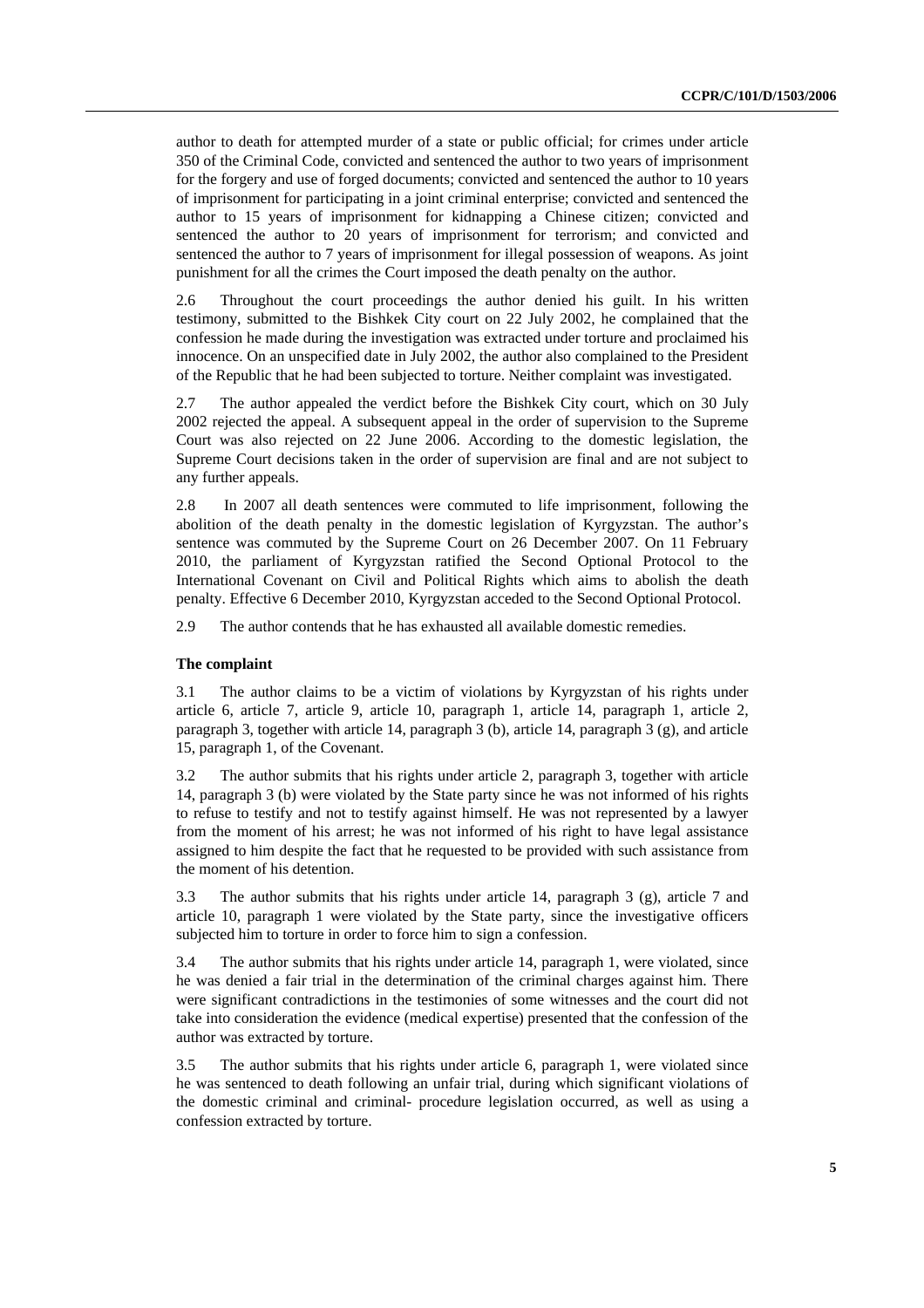3.6 The author submits that his rights under article 9 were violated since he was not informed of his right to take proceedings before a court, in order that that court may decide without delay on the lawfulness of his detention, not was he given the opportunity to contest his detention in court.

3.7 The author submits that his rights under article 15, paragraph 1, were violated, since at the time when the Supreme Court decided his case (22 June 2006), the death penalty was no longer the penalty prescribed by the Criminal Code for an attempted murder of state or public official and the Supreme Court failed to replace the death penalty with imprisonment.

#### **State party's observations on admissibility and merits**

4.1 On 22 March 2007, the State party submits that the complaint of the author had been "scrupulously and thoroughly" checked by the Office of the Prosecutor-General in respect of the "legitimacy and the validity of the judicial verdicts to convict Mr. Akhadov". It submits that on 31 December 2001, the author was sentenced to death by the Sverdlovsk District Court for committing a number of grave and especially grave crimes, such as terrorism, attempted murder and the murder of a public official. His guilt had been indisputably proven by the materials in the criminal case and by "its deliberations in judicial sittings".

4.2 The State party submits that author's allegations on the unlawful methods used by the law enforcement authorities, resulting in a forced confession and that he has been "deprived the right to appeal against the decision of the court and, that his right to protection has not been provided, mismatch the validity". The State party maintains that the complaint submitted by the author's lawyer had been considered on appeal by the Bishkek City Court, which confirmed the verdict of the first instance court without amendments. The State party also submits that according to the current legislation a revision of the guilty verdict upon a request of the convicted person, "not deteriorating the position of the convicted, is not limited by the time frame." Therefore the author has the right to appeal against his verdict in the order of supervision to the Supreme Court six years from the issuance of the judgment.

#### **Authors' comments and further submissions**

5.1 On 10 August 2007, the author challenges the State party's submission that his complaint had been "scrupulously and thoroughly" checked by the Office of the Prosecutor-General in respect of the "legitimacy and the validity of the judicial verdicts". The author submits that articles 3 and 8 of the Law "On the Prosecutor's Office of the Kyrgyz Republic" do not give the Prosecutor's Office the competencies to conduct reviews of the lawfulness and correctness of court decisions on sentencing. Such competency is given exclusively to the higher court instances.

5.2 The author also disputes that his guilt was proven beyond doubt by the evidence in the case and that his torture allegations were false. The author maintains that the evidence against him was inconsistent with the accusations. He also points out that the observations of the State party fail to refute any of his arguments regarding the unlawfulness of the verdict against him.

5.3 The author submits that on 17 and 23 March 2001, he had filed complaints to the Prosecutor's Office that he had been submitted to physical and psychological violence by the criminal investigators and that the above complaints were never considered on their merits, in violation of the domestic Criminal Procedure Code. The author reiterates that his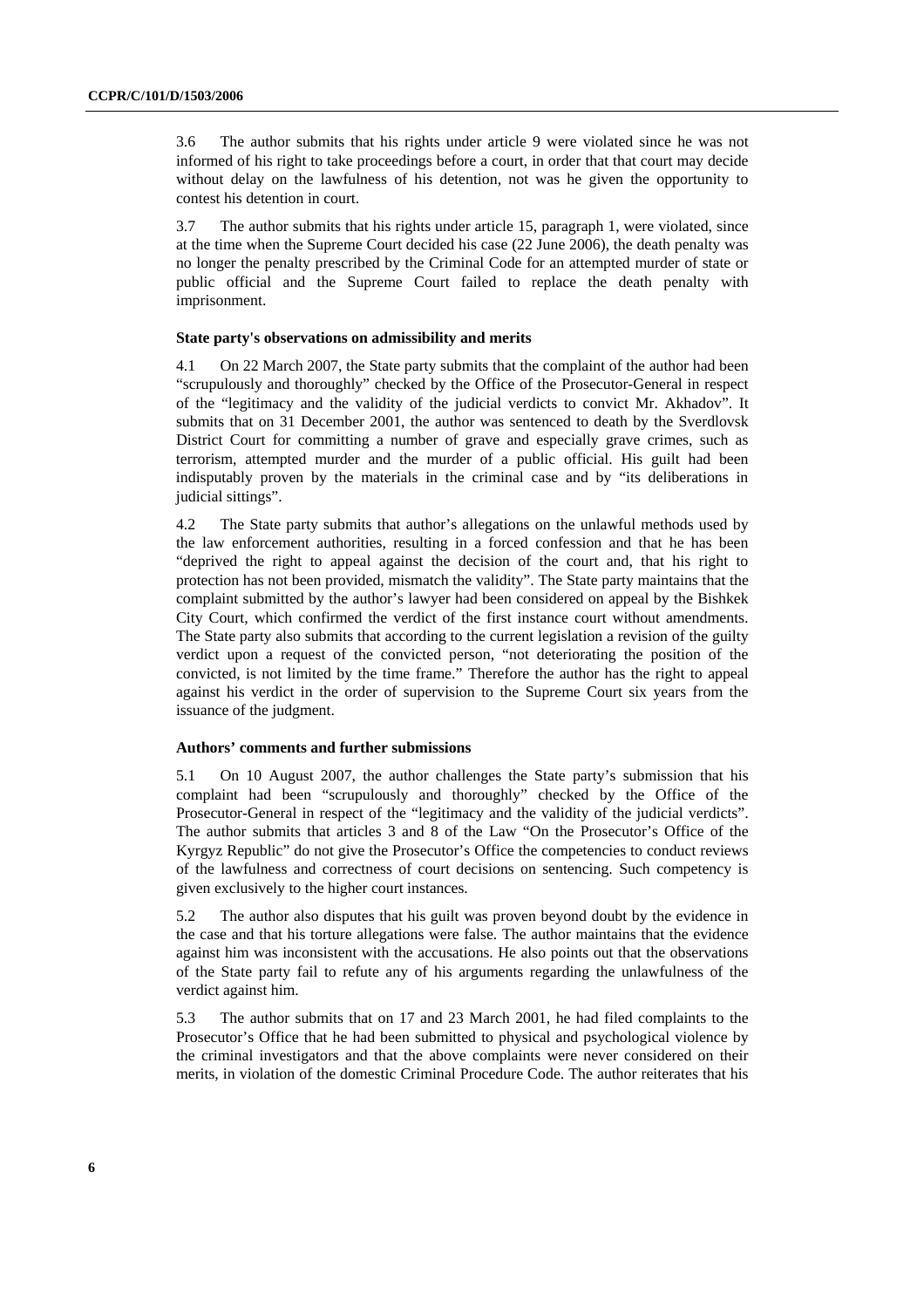complaints were supplemented by medical expert's conclusions of 10 August 2000, which evidenced that he had been subjected to violence.<sup>[1](#page-6-0)</sup> The author points out that there is no decision by any investigative body or any court addressing the torture allegations. According to article 156 of the Criminal Procedure Code, the complaint of the lawyer regarding the application of physical violence against her client should have been investigated, but that did not happen. If an investigation had taken place, one of the following two documents would have been issued: a refusal to open a criminal investigation or a decision to open a criminal investigation. No such documents exist. The fact that the prosecution and the court ignored the complaints of the author would suggest that they were in agreement with the torture.

5.4 The author further disputes the State party's argument that he has not been deprived of the right to appeal the court decision and that his right to a defence was respected, since the fact that his attorney submitted an appeal does not mean that his right to a defence was ensured at all stages of the investigation and during pre-trial proceedings. The author reiterates that he was not allowed to have a lawyer from the moment of his arrest, which constitutes a grave violation of his rights under article 40 of the Kyrgyz Criminal Procedure Code. He was not informed of the right to have an attorney free of charge, despite the fact that he requested that an attorney should be appointed to assist him. The author submits that the absence of an attorney immediately after the arrest is of particular importance for the detainee, because it is during that period that cruel treatment is applied by the police in order to obtain confessions.

5.5 The author submits that he fails to understand the basis of the State party's assertion that he has the right to request the review of his case by the Supreme Court six years after the verdict. The Supreme Court already reviewed the decisions of the lower courts and rejected the author's appeal on 22 June 2006. According to article 11 of the Law amending the Criminal and Criminal Procedure Codes,<sup>[2](#page-6-1)</sup> which entered into force on 3 July 2007, the Supreme Court was mandated to conduct a review of all criminal cases, where the death penalty had been replaced by life imprisonment within six months. However, the above article does not oblige the Supreme Court to review cases, such as the author's case, on their merits, concerning violations of the right to be represented by a lawyer, to submit explanations etc. The author submits that the above observation of the State party contradicts numerous provision of the domestic legislation.

#### **Issues and proceedings before the Committee**

#### *Consideration of admissibility*

6.1 Before considering any claims contained in a communication, the Human Rights Committee must, in accordance with article 93 of its rules of procedure, decide whether or not it is admissible under the Optional Protocol to the Covenant.

6.2 The Committee notes, as required by article 5, paragraph 2 (a), of the Optional Protocol, that the same matter is not being examined under any other international procedure of investigation or settlement. In the absence of any objection by the State party,

<sup>&</sup>lt;sup>1</sup> See *supra* para 2.3.<br><sup>2</sup> The author refers to

<span id="page-6-1"></span><span id="page-6-0"></span><sup>&</sup>lt;sup>2</sup> The author refers to the Law "On introducing amendments and additions to the Criminal Code of the Kyrgyz Republic, the Criminal Procedure Code of the Kyrgyz Republic, the Criminal Execution Code of the Kyrgyz Republic, in the of the Kyrgyz Republic's Laws "Regarding the Supreme Court of the Kyrgyz Republic and the domestic courts"", adopted on 26 April 2007, entered into force on 3 July 2007.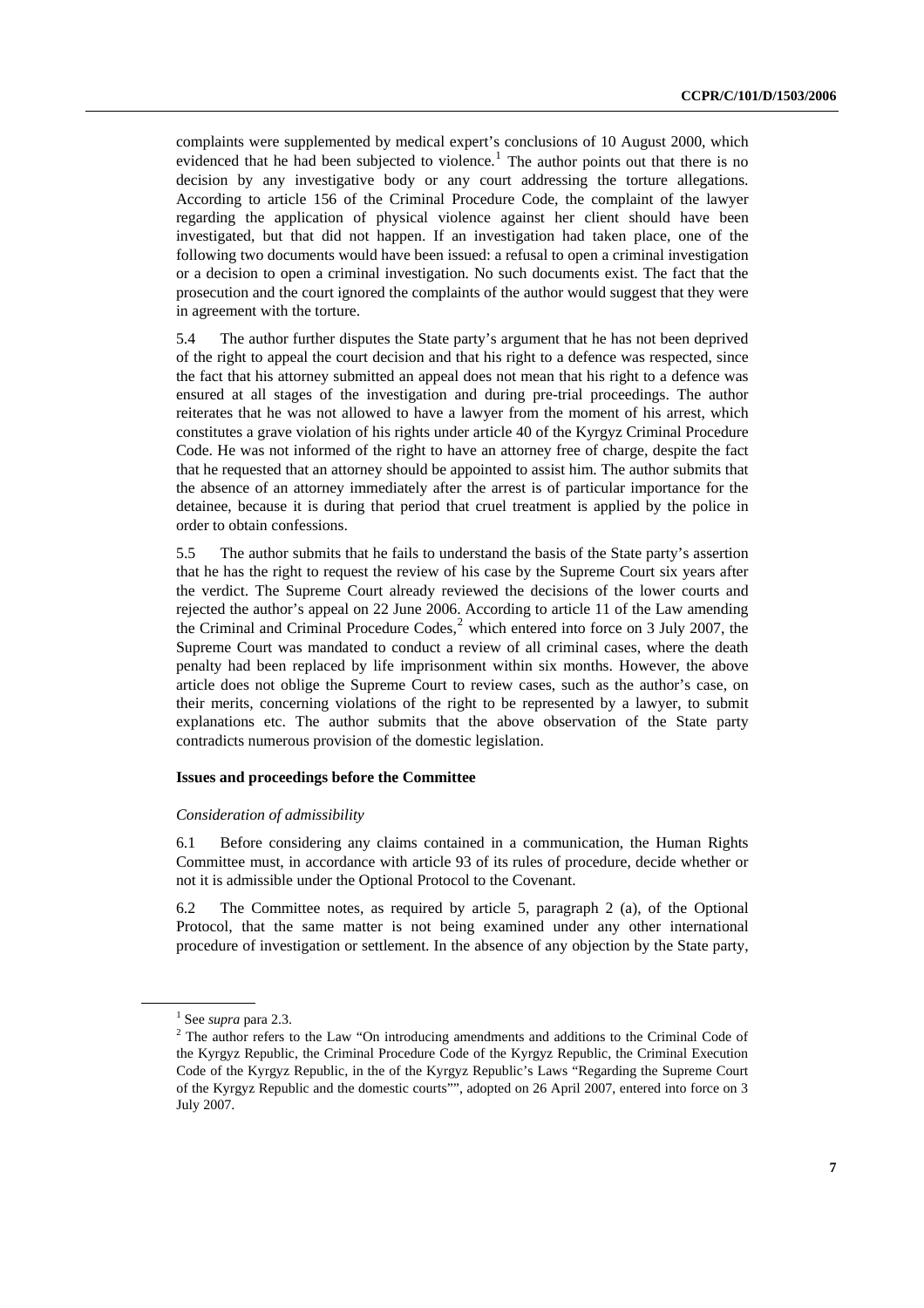the Committee considers that the requirements of article 5, paragraph 2(b), of the Optional Protocol have been met.

6.3 The Committee notes the State party's submission that the author has the opportunity to file a request for a review of his verdict in the order of supervision before the Supreme Court. The Committee recalls its previous jurisprudence, $3$  according to which supervisory review procedures against court decisions which have entered into force constitute an extraordinary appeal which is dependent on the discretionary power of a judge or prosecutor. When such review takes place, it is limited to issues of law only and does not permit any review of facts and evidence. Consequently, the Committee finds that article 5, paragraph 2 (b), of the Optional Protocol does not preclude it from considering the communication.

6.4 The Committee notes the author's claim that his rights under article 2, paragraph 3 together with article 14, paragraph 3(b) were violated by the State party. The author, however, has provided no details regarding the lack of adequate time and facilities for the preparation of his defence, nor in what way was he prevented from communicating with a counsel of his own choosing. In the circumstances, the Committee considers that this part of the communication is unsubstantiated, for purposes of admissibility, and is therefore inadmissible under article 2 of the Optional Protocol.

6.5 In the Committee's view, the author has sufficiently substantiated, for purposes of admissibility the claims under articles 6, 7, 9, 10, paragraph 1, 14, paragraph 1, 14, paragraph 3 (g), and 15, paragraph 1, of the Covenant and therefore proceeds to their examination on the merits.

#### *Consideration of the merits*

7.1 The Human Rights Committee has considered the present communication in the light of all the information submitted by the parties, in accordance with article 5, paragraph 1, of the Optional Protocol.

7.2 The author claims that he was beaten and tortured by the police immediately after his arrest during two weeks' detention in the hands of the investigating authorities, and he was thus forced to confess guilt. The author provides detailed information regarding his illtreatment, and claims the complaints made to this effect were ignored by the prosecution and the courts. The State party does not refute these allegations specifically, but rather limits itself to contending that the guilt of the author was fully established.

7.3 The Committee recalls that once a complaint about ill-treatment contrary to article 7 has been filed, a State party must investigate it promptly and impartially<sup>[4](#page-7-1)</sup>. Although the decision of the Bishkek City court of 30 July 2002 mentions Mr. Akhadov's torture allegations, the latter rejects these with a blanket statement that the evidence in the case confirms the guilt of the accused. The Committee considers that in the circumstances of the present case, the State party has failed to demonstrate that its authorities did address the torture allegations advanced by the author expeditiously and adequately, in the context of both domestic criminal proceedings and the present communication. Accordingly, due

<span id="page-7-0"></span><sup>&</sup>lt;sup>3</sup> See the Committee's General comment No. 32 (article 14), document CCPR/C/GC/32, paragraph 50: "A system of supervisory review that only applies to sentences whose execution has commenced does not meet the requirements of article 14, paragraph 5, regardless of whether such review can be requested by the convicted person or is dependent on the discretionary power of a judge or prosecutor."; and, for example, Communication No. 836/1998, *Gelazauskas* v *Lithuania*, Views adopted 17 March 2003, para 7.2.

<span id="page-7-1"></span><sup>&</sup>lt;sup>4</sup> General Comment on article 7, No. 20 [44], adopted on 3 April 1992, para 14.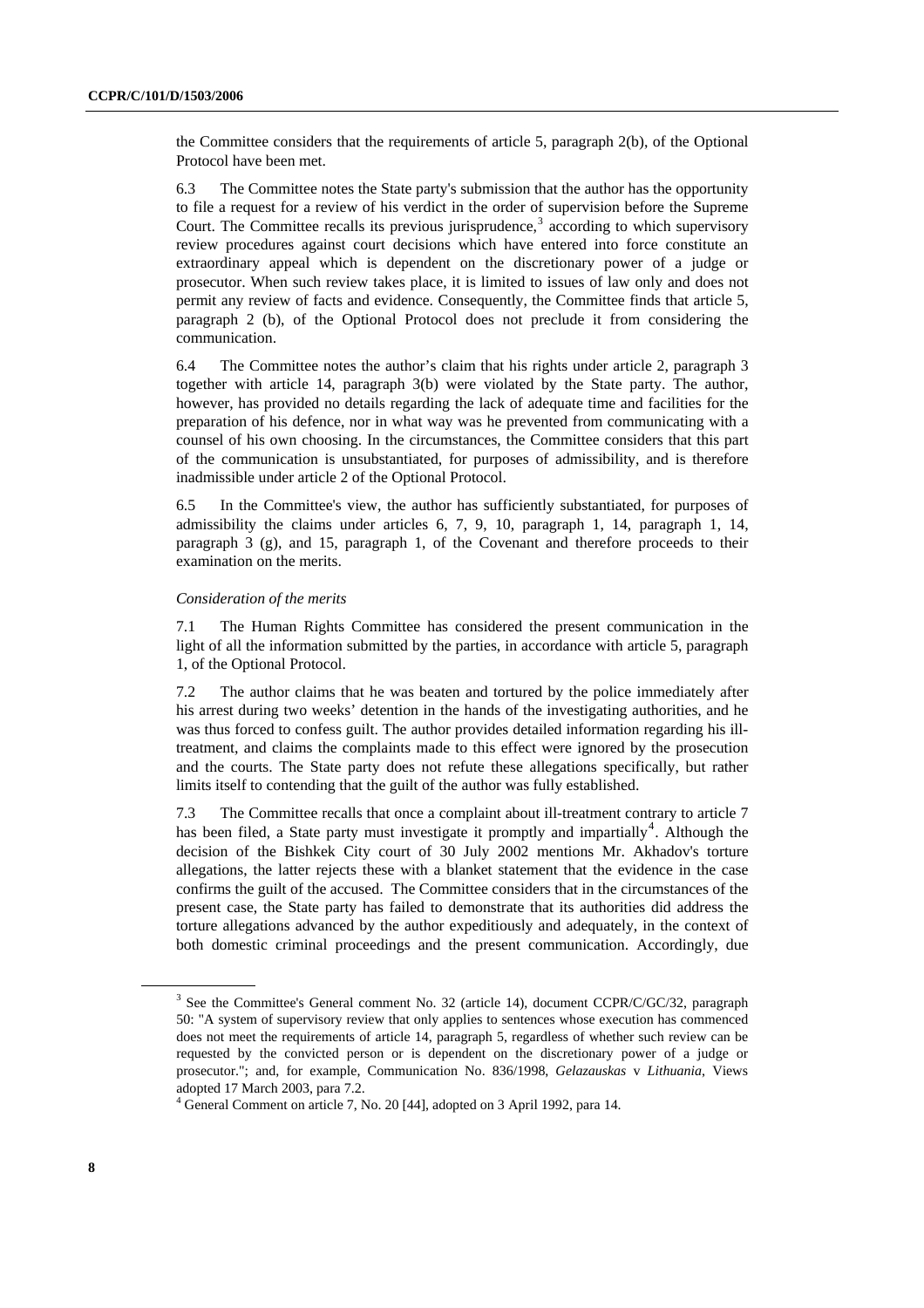weight must be given to the author's allegations. The Committee therefore concludes that the facts before it disclose a violation of the rights of Mr. Akhadov under articles 7 and 14, paragraph 3 (g), of the Covenant. In the light of this conclusion, it is not necessary to examine separately the author's claim under article 10 of the Covenant.

7.4 The Committee notes the author's allegations that he was arrested and held for two weeks in the Department of Internal Affairs before being brought before a court and given the opportunity to challenge the lawfulness of his detention. In the absence of a reply from the State party on this particular issue, the Committee finds that they should be given due weight, and that the facts described disclose a violation of the author's right to liberty and security of person and specifically the right not to be arbitrarily detained and imprisoned. Consequently, the Committee finds that article 9 of the Covenant has been violated in the present case.

7.5 The Committee considers that in the present case, the courts, and this was uncontested by the State party, failed to address properly the victim's complaints related to his ill-treatment by the police. The Committee considers that as a consequence, the criminal procedures in Mr. Akhadov's case were vitiated by irregularities, which casts doubts on the fairness of the criminal trial as a whole. In the absence of any pertinent observations from the State party in this respect, and without having to examine separately each of the author's allegations in this connection, the Committee considers that in the circumstances of the case, the facts as presented reveal a separate violation of the author's rights under article 14, paragraph 1, of the Covenant. In light of this conclusion, and given that the author has been sentenced to death following a trial held in violation of the fair trial guarantees, the Committee concludes that the author is also a victim of a violation of his rights under article 6, read in conjunction with article 14, of the Covenant.

7.6 The Committee notes the author's claim under article 15, paragraph 1, of the Covenant that, at the time when the Supreme Court decided his case (22 June 2006), the death penalty was no longer the penalty set by the Criminal Code for an attempted murder of a state or public official and that the Supreme Court failed to replace the death penalty. In the light of the State party's abolition of the death penalty and consequent commutation of his death sentence, as well as of the Committee's finding in paragraph 7.5, the Committee considers it unnecessary to make a finding on this aspect of the author's complaint.

8. The Human Rights Committee, acting under article 5, paragraph 4, of the Optional Protocol to the International Covenant on Civil and Political Rights, is of the view that the State party has violated article 6, read in conjunction with article 14; article 7 and article 14, paragraph 3 (g); article 9; and article 14, paragraph 1, of the International Covenant on Civil and Political Rights.

9. Pursuant to article 2, paragraph 3(a), of the Covenant, the Committee considers that the State party is under an obligation to provide the author with an effective remedy including: conducting full and thorough investigation into the allegations of torture and illtreatment and initiating criminal proceedings against those responsible for the treatment to which the author was subjected; considering his retrial in conformity with all guarantees enshrined in the Covenant or his release; and providing the author with appropriate reparation, including compensation. The State party is also under an obligation to take steps to prevent similar violations occurring in the future.

10. Bearing in mind that, by becoming a party to the Optional Protocol, the State party has recognized the competence of the Committee to determine whether there has been a violation of the Covenant or not and that, pursuant to article 2 of the Covenant, the State party has undertaken to ensure to all individuals within its territory or subject to its jurisdiction the rights recognized in the Covenant and to provide an effective remedy when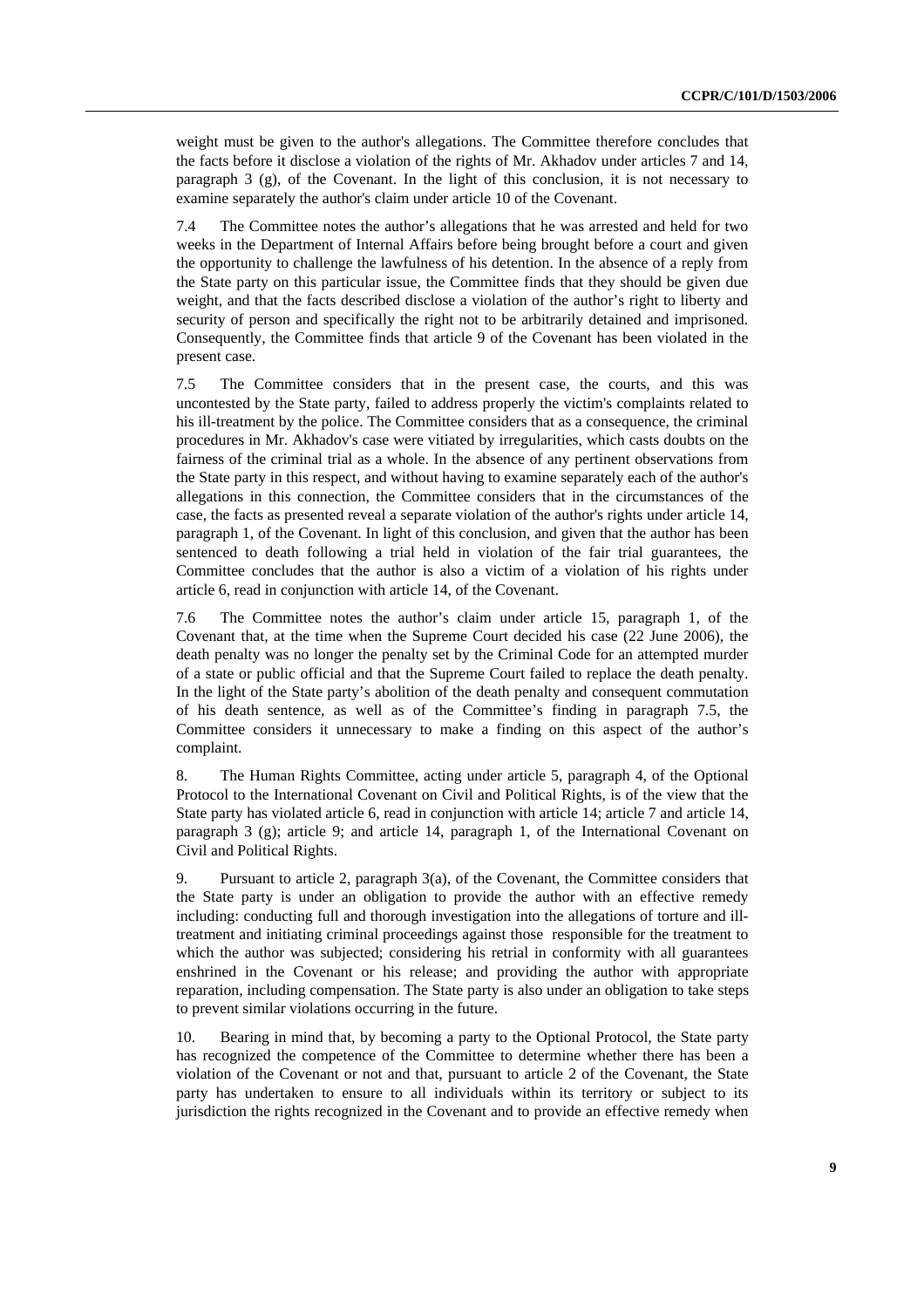it has been determined that a violation has occurred, the Committee wishes to receive from the State party, within 180 days, information about the measures taken to give effect to the Committee's Views. In addition, it requests the State party to publish the Committee's Views.

[Adopted in English, French and Spanish, the English text being the original version. Subsequently to be issued also in Arabic, Chinese and Russian as part of the Committee's annual report to the General Assembly.]